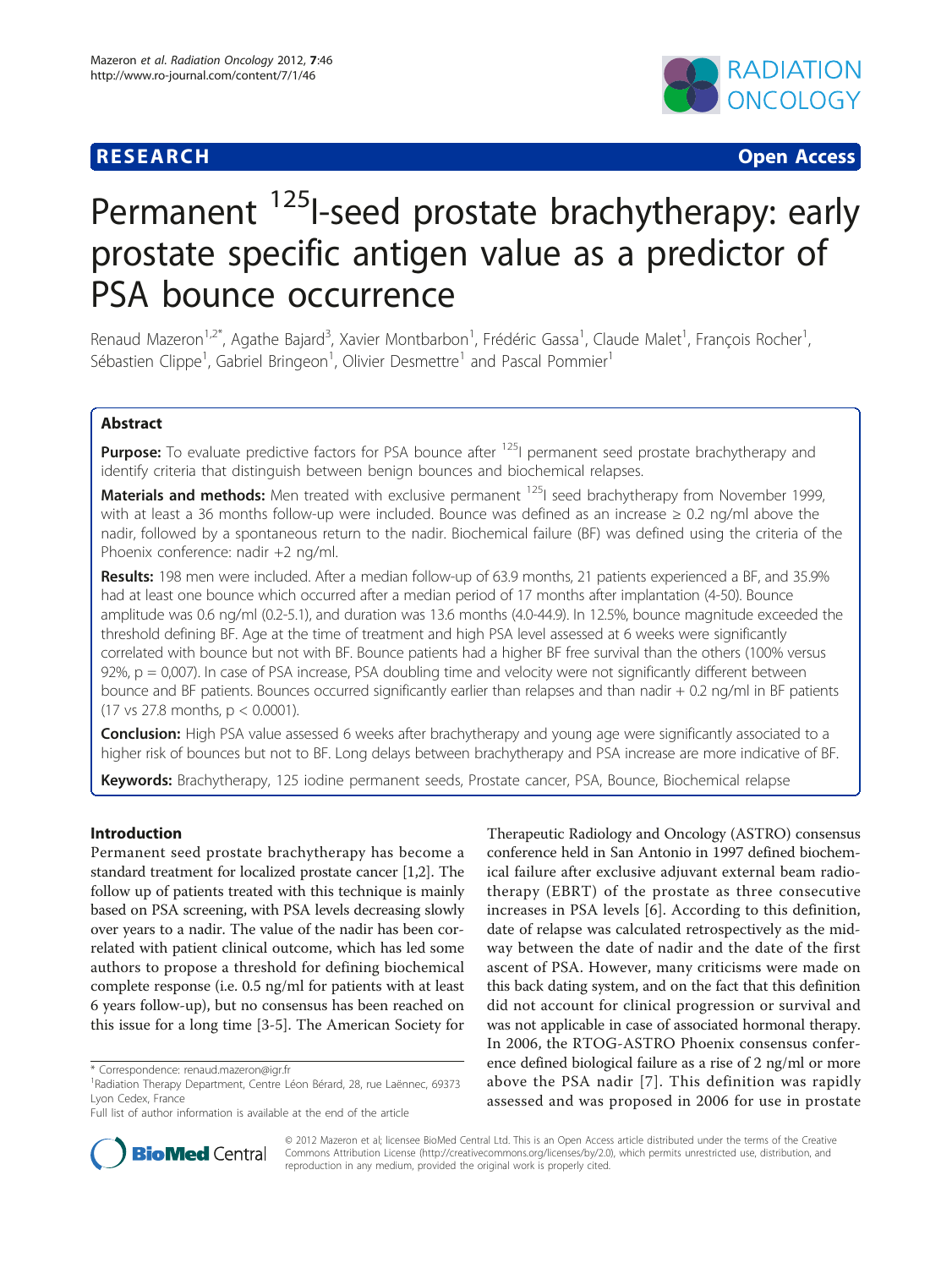brachytherapy [[8](#page-10-0)]. However, the decrease of PSA after prostate brachytherapy may be disrupted by the occurrence of PSA bounces, defined as a transient increase of the PSA value with spontaneous correction, which are frequent after prostate brachytherapy and may mimic or be mistaken for recurrences when strictly applying biochemical failure definitions.

The main objectives of this study were to identify predictive factors of bounce occurrence and criteria distinguishing bounces from true biochemical relapses.

## Methods and material

Prostate brachytherapy with permanent iodine seeds was first used at the Centre Léon Bérard in November 1999 and so far more than 500 patients have been treated. In order to investigate PSA bounces and obtain a significant follow-up, our study population included all the men for prostate carcinoma classified in the low or intermediate group according to D'Amico et al. classification [\[9](#page-10-0)], with at least 36 months follow-up. Patients who received hormonal therapy or additional EBRT were excluded.

## Procedure

Two different brachytherapy techniques were consecutively used: a free seeds technique with use of the Mick applicator during the first 3 years, then the "FIRST" technique from Nucletron (Veenendall, The Netherlands) characterized by the use of a seed projector. During both periods, the prescribed dose was 160 Gy to the entire prostate (applying TG43 guidelines) and an intra-operative dosimetry was performed based on ultrasound delineation of the prostate and organs at risk. PSA testing were performed 6 weeks and 6 months after the brachytherapy, then every 6 months up to 5 years, and at least once a year thereafter. The frequency of PSA testing was usually increased to every 3 months for patients who experienced a PSA increase.

## **Definitions**

As suggested by the majority of authors, PSA bounce was defined as an increase of at least 0.2 ng/ml above the nadir, followed by a spontaneous decrease to or below pre-bounce level [\[10](#page-10-0)-[22\]](#page-10-0). An isolated increase in PSA at the first time point, 6 weeks after implantation, was not considered as a bounce and PSA values corresponding to visits earlier than 3 months after brachytherapy were not taken into account in bounce screening. Alternative definitions of the bounce were applied for the description of the bounces  $(+0.1, +0.4 \text{ and } +2 \text{ ng/ml})$ , but the analysis were done using +0.2 ng/ml.

The duration of the bounce was defined as the time from the pre-bounce nadir to the first PSA level below this nadir. The magnitude of the bounce was defined as the difference between the nadir and the highest value

of the peak. Time to onset was assessed by delay between brachytherapy and date corresponding to the first date where PSA increased by more than 0.2.

Biochemical relapse was defined according to Phoenix criteria (PSA nadir + 2 ng/ml). True biochemical relapse was defined as a PSA increase fulfilling Phoenix criteria but not bounce definition (spontaneous PSA decrease) or post-brachytherapy positive biopsy or start of a salvage treatment. In case of patients with a bounce and then a true biochemical relapse, data were treated in the analysis of bounce and relapse. In the case of patients having two or more bounces, only the first one was used for analysis.

PSA velocity (PSAV) and PSA doubling time (PSADT) were calculated with formula: PSAV = (PSAf - PSAn)/ΔT and PSADT =  $ln(2) \Delta T/(ln(PSAf) - ln(PSAn))$  where  $\Delta T$  is the delay between PSAn (nadir) and PSAf (date of peak for bounce patients or date of true biochemical relapse). Date of true biochemical failure was defined as the delay between brachytherapy and the first date where PSA is higher than 2 ng/ml from the nadir, the date of post-brachytherapy positive biopsy or the date of start of a salvage therapy.

## Statistical analysis

True biochemical relapse-free survival delay was calculated from the date of the brachytherapy to the date of relapse. The probability of true biochemical relapse-free survival was calculated using the Kaplan-Meier method.

Clinical or dosimetric factors possibly predictive of bounces were assessed by logistic regression. Factors included in the univariate analysis were: patient age, tumour risk group according to D'Amico et al. classification (low vs. intermediate), pre-BT PSA, PSA value assessed 6 weeks after the brachytherapy, brachytherapy technique (free seeds vs. FIRST) and intra-operative dosimetric parameters (prostate volume, V144, D95, D90, total number of seeds and seeds density).

Potential predictive factors of bounces with a 0.1 significance level in univariate analysis were included in a multivariate logistic regression.

These factors were also tested to predict presence of true biochemical relapse with a logistic regression model.

Bounce patients were compared to patients with true biochemical relapse: PSAV, PSADT, nadir before rise and time to onset were tested with a wilcoxon test. In case of patients with bounce and relapse, they were considered only with bounce for this comparison.

All statistical analyses were done using SAS software v.9.1 for Microsoft Windows (SAS Institute, Cary, NC, USA).

## Results

198 men fulfilled the inclusion criteria and were included in the study. Their characteristics are detailed in Table [1](#page-2-0).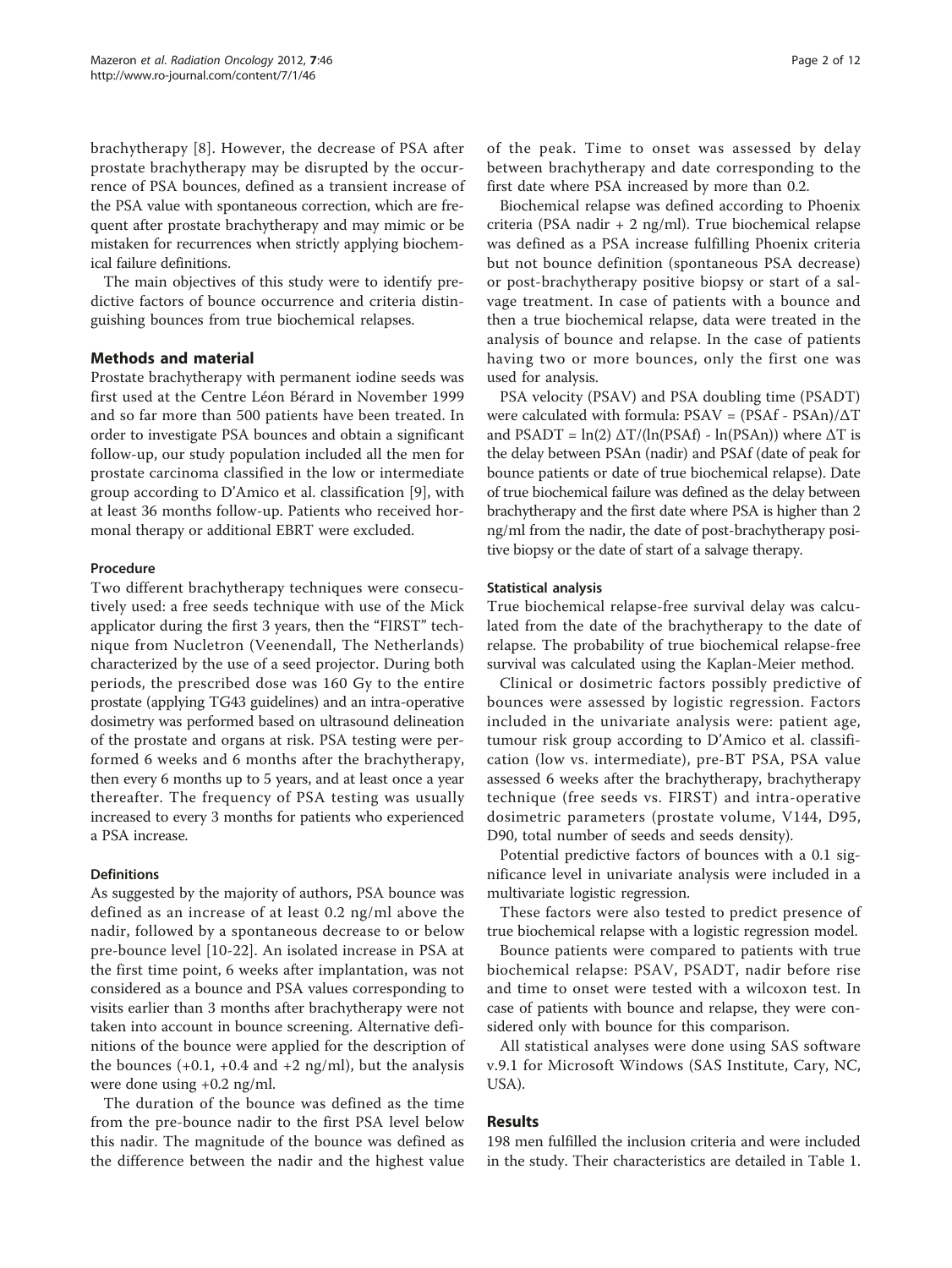<span id="page-2-0"></span>

| <b>Table 1 Patients' characteristics</b> |  |
|------------------------------------------|--|
|------------------------------------------|--|

| Age                     | Median (range)                   | 67 (49-80)         |  |  |
|-------------------------|----------------------------------|--------------------|--|--|
| IPSS status (before BT) | mean (SD)                        | 3.6(3.5)           |  |  |
|                         | median (range)                   | $3(0-17)$          |  |  |
|                         | P25-P75                          | $1 - 5$            |  |  |
| Technique               | free seeds                       | 69 (34.8%)         |  |  |
|                         | <b>FIRST</b>                     | 129 (65.2%)        |  |  |
| Risk group (D'Amico)    | Low risk                         | 141 (71.2%)        |  |  |
|                         | Intermediate risk                | 57 (28.8%)         |  |  |
| Pre-BT PSA              | median (range)                   | $7.2$ (0.4 - 18.4) |  |  |
|                         | P25-P75                          | $5.5 - 8.7$        |  |  |
| Per-op. dosimetric data |                                  |                    |  |  |
| Prostate volume         | median (range)                   | $35(14 - 61.9)$    |  |  |
|                         | P25-P75                          | $27.8 - 40.4$      |  |  |
| D95%                    | median (range)                   | 166 (105-220)      |  |  |
|                         | P25-P75                          | 154-180            |  |  |
| D90%                    | median (range)                   | 182 (131-235)      |  |  |
|                         | P25-P75                          | 171-195            |  |  |
| <b>V144Gy</b>           | median (range)                   | 98.4 (82.7-100)    |  |  |
|                         | P25-P75                          | 96.8-99.5          |  |  |
| # seeds                 | median (range)                   | 74 (40-120)        |  |  |
|                         | P <sub>25</sub> -P <sub>75</sub> | 63-83              |  |  |
| Seeds density (N/cc)    | median (range)                   | $2.1(1.5-4.0)$     |  |  |
|                         | P25-P75                          | $1.9 - 2.4$        |  |  |

Median age was 67 years (49-80). 69 patients were treated with the free seeds technique and 129 with the FIRST technique. The majority of the patients were classified in the low risk group according to D'Amico et al. classification (71.2%), and the others in the intermediate group.

The median follow-up was 63.9 months (range 36 - 119.4), 88.4 months (range 36.3 - 95.6) for the former implantation technique and 52.9 months (range 36 - 81.9) for FIRST.

A total of 2,219 PSA values were recorded, with a median number of 10.5 per patient (range: 3 - 24). Figure 1 shows distribution of PSA values at each visit.

At the first visit, scheduled 6 weeks after the brachytherapy (median 6.4 weeks, range 4.1 - 9.7), 20% of the patients had a PSA increase from its initial value (median increase: 0.83 ng/ml, range: 0.1 - 5.2). This value was not taken into account in bounce identification as it may have been altered by implantation and prostate edema.

At the time of analysis, 80.3% of the patients had achieved a nadir < 0.5 ng/ml.

#### Bounces

Seventy one patients (35.9%) experienced at least one bounce defined by a PSA increase of at least 0.2 ng/ml followed by a spontaneous decrease to or below prebounce level. Ten patients experienced 2 bounces and one patient experienced 3 bounces. The respective



proportion of bounces defined as a PSA increase with a threshold of 0.1, 0.4 and 2 ng/ml followed by a decrease to or below pre-bounce level were 48.5, 25.8 and 4.5% respectively. Characteristics of the bounces are presented in Table [2](#page-3-0).

Median time to onset was 17 months (3.6-50.2), and 56.3% of the bounces occurred between 12 to 24 months after the brachytherapy. After 30 months, bounces were rare (8.5%).

The median bounce duration was 13.6 months (range: 4.0-44.9), and 75% were limited to 20 months. 18.3% lasted over 2 years. The median increasing part duration of the bounces, which is the most agonizing, was 6.4 months (1.3- 23), and was limited in 75% of the bounces to 11 months.

The median magnitude was 0.6 ng/ml (0.2-5.1). It was lower than 1 ng/ml in 72% of the cases, but higher than 2 ng/ml in 12.5% of the bounces (9 patients).

## Predictive factors for bounces

In univariate analysis, younger age was significantly associated with a higher probability of a bounce occurrence  $(p = 0.003)$ . There was also a trend for higher PSA value at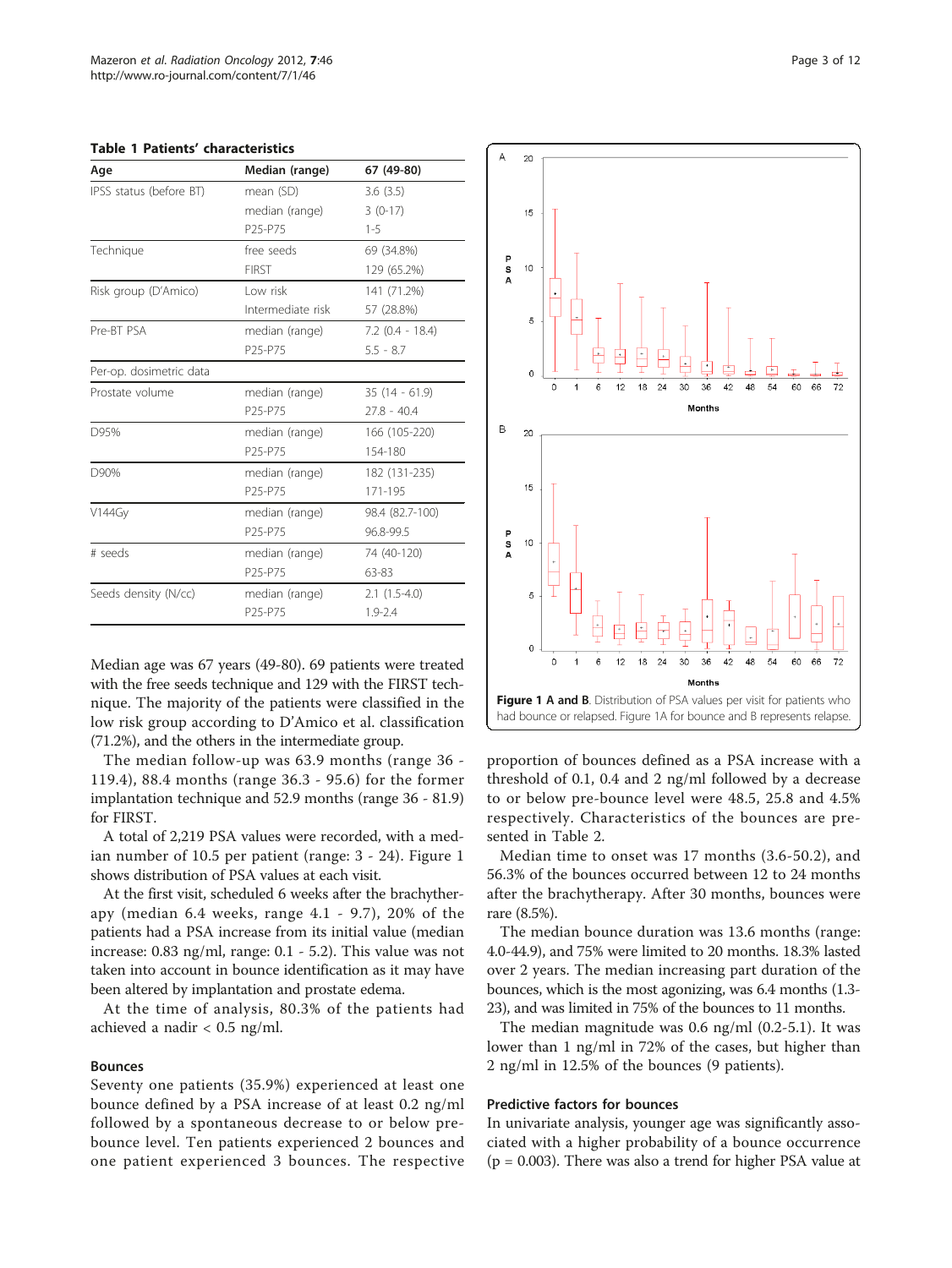|                     | Nadir $+0.2$<br>Nadir $+0.1$ |                    | Nadir $+0.4$    | Nadir $+2$        | Nadir + $15%$   | Nadir $+35%$          |
|---------------------|------------------------------|--------------------|-----------------|-------------------|-----------------|-----------------------|
| N(%)                | 71 (35.9%)                   | 96 (48.5%)         | 51 (25.8%)      | 9(4.5%)           | 103 (52.0%)     | 72 (36.4%)            |
| Delay               |                              |                    |                 |                   |                 |                       |
| Mean (SD)           | 18.5(9.0)                    | 18.7(9.3)          | 18.6 (10.9)     | 16.5(6.6)         | 21.5(11.9)      | 24.6 (14.3)           |
| Median (range)      | 17.0 (3.6-50.2)              | 16.7 (3.6-59.2)    | 17.4 (3.6-78.5) | 17.9 (3.6-24.2)   | 17.9 (3.6-76.8) | 21.4 (3.6-78.5)       |
| P <sub>25</sub> -75 | 12.4-23.2                    | 12.3-23.6          | 12.5-22.8       | $15.1 - 20.0$     | 12.7-27.8       | 11.9-24.5             |
| Magnitude           |                              |                    |                 |                   |                 |                       |
| Mean (SD)           | 1.0(1.0)                     | 0.7(0.9)           | 1.2(1.1)        | 3.2(1.3)          | 0.7(0.9)        | 0.9(1.1)              |
| Median (range)      | $0.6(0.2-5.1)$               | $0.4(0.1-5.1)$     | $0.8(0.4-5.1)$  | $2.5(2.1-5.1)$    | $0.4(0.01-5.1)$ | $0.6$ $(0.01 - 5.1)$  |
| P <sub>25</sub> -75 | $0.3 - 1.3$                  | $0.2 - 0.8$        | $0.6 - 1.5$     | $2.1 - 4.6$       | $0.1 - 0.8$     | $0.2 - 1.3$           |
| Duration            |                              |                    |                 |                   |                 |                       |
| Mean (SD)           | 16.5(8.5)                    | 15.2(8.0)          | 17.7(9.2)       | 24.8 (13.0)       | 16.6(9.5)       | 18.8 (10.8)           |
| Median (range)      | 13.6 (4.0-44.9)              | $12.9(3.2 - 44.9)$ | 15.9 (4.0-44.9) | 29.3 (6.2-44.9)   | 13.6 (3.2-58.5) | $16.8$ $(3.2 - 58.5)$ |
| P <sub>25</sub> -75 | 10.8-20.3                    | $9.9 - 18.5$       | 10.8-23.4       | 13.6-34.1         | 10.8-19.8       | 11.9-24.5             |
| Delay for ascension |                              |                    |                 |                   |                 |                       |
| Mean (SD)           | 7.9 (4.9)                    | 7.1(4.7)           | 8.3(5.2)        | 9.9(5.9)          | 7.4(4.9)        | 8.2(5.6)              |
| Median (range)      | $6.4(1.3-23.0)$              | $6.0(0.4-23.1)$    | $6.4(1.5-23.0)$ | $11.1 (3.0-19.0)$ | $6.0(0.4-23.1)$ | $6.2$ $(0.4-23.1)$    |
| P <sub>25</sub> -75 | $4.4 - 11.0$                 | $3.7 - 8.3$        | $4.4 - 11.1$    | $4.9 - 11.8$      | $3.7 - 10.6$    | $3.8 - 11.7$          |

<span id="page-3-0"></span>Table 2 PSA bounce characteristics according to bounce definitions

6 weeks ( $p = 0.053$ ) (Table [3](#page-4-0) and Figure [2\)](#page-4-0). Dosimetric and clinical factors as well as initial PSA value and Gleason score were not associated with bounce.

In multivariate analysis, younger age ( $p = 0.0016$ ,  $HR =$ 0.93, CI95%: 0.888-0.972) and higher PSA value at 6 weeks  $(p = 0.0197, HR = 1.17, CI95\%: 1.025-1.327)$  were significantly associated with a higher probability of a bounce (Table [4](#page-5-0)). Patients with PSA bounce were significantly younger (median age 66 years (range: 51-79) vs. 69 years (49-80)) and had a higher PSA value at 6 weeks (median 5.2 ng/ml (0.6-11.3) vs. 4.3 (0.1-11.6)).

## Biochemical failures

Strictly applying the RTOG-ASTRO Phoenix consensus definition, 21 patients (10.6%) were considered to have a biochemical relapse (nadir +2 ng/ml), resulting in a 4 year relapse free survival (RFS) of  $92\%$  (CI95% = 87-95). Six patients had salvage hormonal therapy (3 with positive biopsies), including 2 who did not meet the BF criteria  $(nadir +2 ng/ml)$ .

In 9 cases, the PSA raise overcame the threshold of 2 ng/ml, but was followed by a spontaneous decrease to or below pre-bounce level fulfilling bounce definition. Thus, the "true recurrence rate" (true BF or salvage treatment) was  $7.1\%$  (21 BF + 2 salvage therapy - 9 bounces = 14 pts) and a 4 year RFS of 95% (CI95% = 91-97).

## Predictive factors for biochemical failures

"True recurrences" (definition above) occurred respectively in 5 pts belonging to the intermediate risk group (8.8%) and in 9 pts to the low risk group  $(7.1\%)$  (p = 0.686).

In univariate analysis, no factor was found being predictive of true relapse. Results are shown in Table [4.](#page-5-0)

There was a better true biochemical relapse free survival in patients who experienced a bounce (true relapse free survival rate at 4 years: 100% vs 92%, logrank test:  $p = 0.0066$ ).

Of the 71 patients who experienced a bounce, only one subsequently had a true biochemical relapse; he belonged to the intermediate prognosis group. Hence, none of the patients in the low risk prognosis group who had a bounce experienced a true biochemical relapse. Moreover, none of the patients who experienced a bounce > 2 ng/ml experienced a true biochemical recurrence.

## Biochemical failures vs. bounce

One patient experienced a bounce followed by a true biochemical relapse. He was considered as bounce patient here. Table [5](#page-5-0) presents results of comparison between the 71 bounces and the 14 true relapses.

Median PSADT was 11.5 months for the 71 patients who experienced a bounce (range: 1.0-70.2) and 12.0 months for the 14 patients with a true recurrence without bounce (range: 3.9-49.5). The median PSA velocity was estimated at 0.11 ng/ml/month for patients experiencing bounce (range: 0.01-0.85) and 0.12 ng/ml/month for patients with true relapse (range: 0.03-0.58). There was no difference between groups.

The median nadir before the rise was 1.38 ng/ml (range: 0.02-6.6) for bounce patients and 1.00 (range: 0.04-3.04) for true relapse patients ( $p = 0.25$ ).

Bounces occurred significantly earlier than true BF (17 months vs. 44 months,  $p < .0001$ ). Furthermore, the level of nadir + 0.2 ng/ml was reached significantly later in true BF cases than in bounce: 27.8 versus 17 months  $(p < 0.0001)$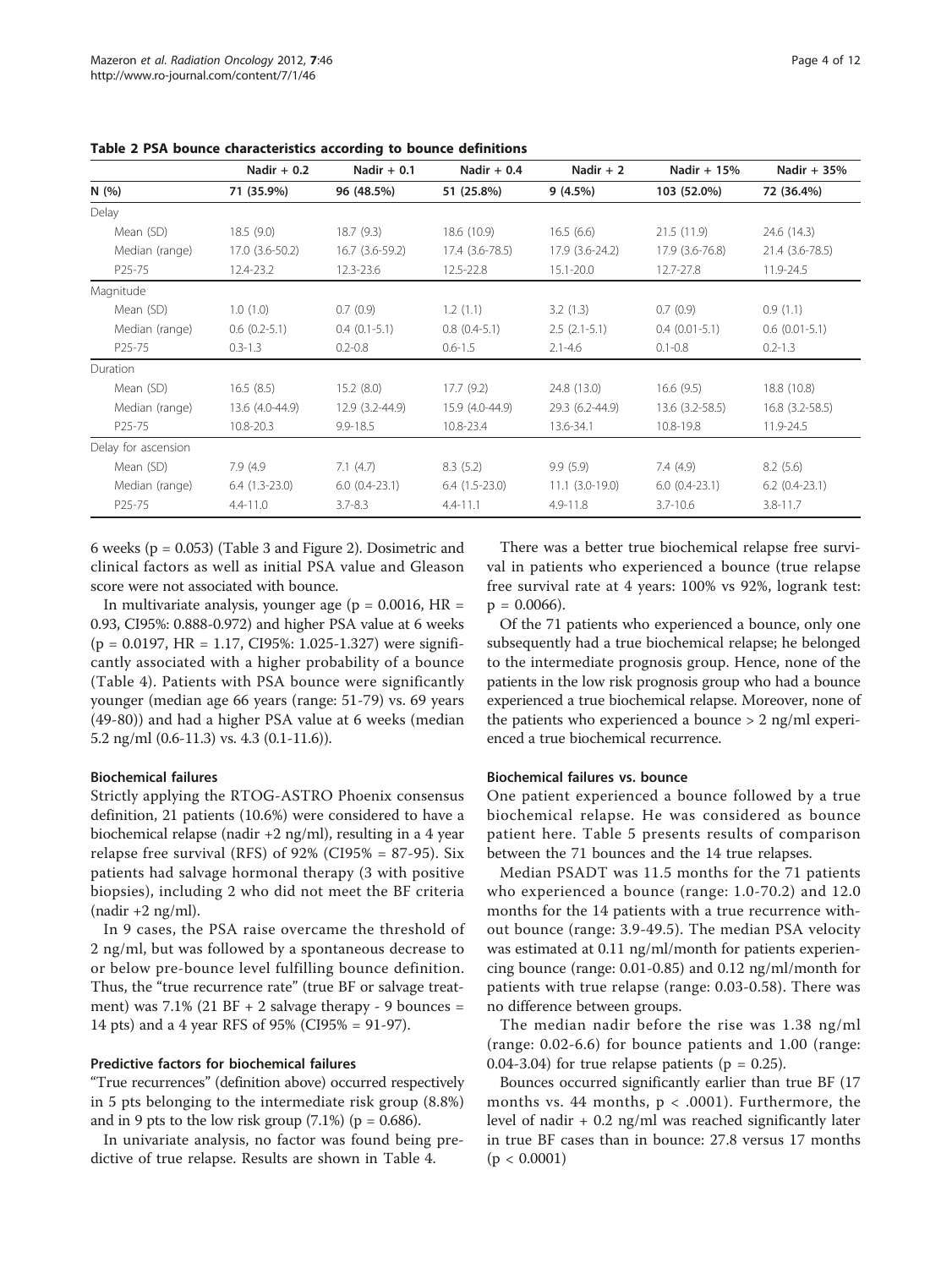|                        |                       |           | Univariate analysis |        | Multivariate analysis    |                          |                          |  |
|------------------------|-----------------------|-----------|---------------------|--------|--------------------------|--------------------------|--------------------------|--|
| <b>Variables</b>       |                       | <b>OR</b> | CI 95%              | p      | <b>OR</b>                | CI 95%                   | p                        |  |
| Age                    |                       | 0.936     | 0.895-0.978         | 0.0032 | 0.929                    | 0.888-0.972              | 0.0016                   |  |
| PSA at 6 weeks (wks)   |                       | 1.129     | 0.999-1.276         | 0.0526 | 1.166                    | 1.025-1.327              | 0.0197                   |  |
| Pre-BT PSA             |                       | 1.044     | 0.941-1.157         | 0.4190 |                          |                          |                          |  |
| Risk group (D'Amico)   | Int. risk vs low risk | 1.180     | $0.625 - 2.229$     | 0.6097 |                          | $\overline{\phantom{a}}$ | $\overline{\phantom{a}}$ |  |
| BT technique           | FIRST vs Free seeds   | 0.666     | 0.364-1.217         | 0.1865 |                          | $\sim$                   | $\overline{\phantom{a}}$ |  |
| Increased PSA at 6 wks | Yes vs no             | 1.069     | $0.511 - 2.237$     | 0.8584 |                          | $\overline{\phantom{a}}$ | $\overline{\phantom{a}}$ |  |
| Dosimetric data        | D95 (D95)             | 1.009     | 0.994-1.024         | 0.2591 |                          | $\overline{\phantom{a}}$ | $\overline{\phantom{a}}$ |  |
|                        | D90 (D90)             | 1.007     | 0.990-1.023         | 0.4227 |                          | $\overline{\phantom{a}}$ | $\overline{\phantom{a}}$ |  |
|                        | V144 (V144)           | 1.075     | 0.954-1.211         | 0.2351 |                          | $\overline{\phantom{a}}$ | $\overline{\phantom{a}}$ |  |
|                        | Prostate volume       | 0.992     | $0.960 - 1.024$     | 0.6166 | $\overline{\phantom{a}}$ | $\overline{\phantom{a}}$ |                          |  |
|                        | # seeds               | 0.997     | 0.975-1.019         | 0.7775 |                          | $\overline{\phantom{a}}$ |                          |  |
|                        | Seed density          | 1.187     | 0.490-2.877         | 0.7037 |                          |                          |                          |  |

<span id="page-4-0"></span>Table 3 Predictive factors for bounce (univariate and multivariate analysis)

## Discussion

The long-known phenomenon of PSA bounce after prostate brachytherapy can lead to patient anxiety, unnecessary imaging exams or prostate biopsies, and even to inappropriate administration of salvage therapy. So far, the bounce mechanisms are not understood and their etiology unknown. It has been hypothetized to be linked to inflammation, radiation prostatitis or vascular fibrosis. Recently Kirilova et al. published prostate 3D MR spectroscopic assessments during PSA bounce in patients treated with permanent 125I seeds. They attempted to correlate the topography of the initial disease with the metabolic activity during the bounce and with the exact locations of local relapses in 24 patients [[23\]](#page-10-0). They observed diffuse metabolic activity uncorrelated with residual malignancy or initial tumor mapping, suggesting that bounce could be related to inflammation.

## Bounce definition

PSA measurement has been shown to be a reliable method for monitoring but there is currently no consensual definition of a bounce. For most authors, bounces correspond to any variation beyond a given threshold above the PSA nadir, usually +0.2 ng/ml [[10-22](#page-10-0)]. Alternative definitions

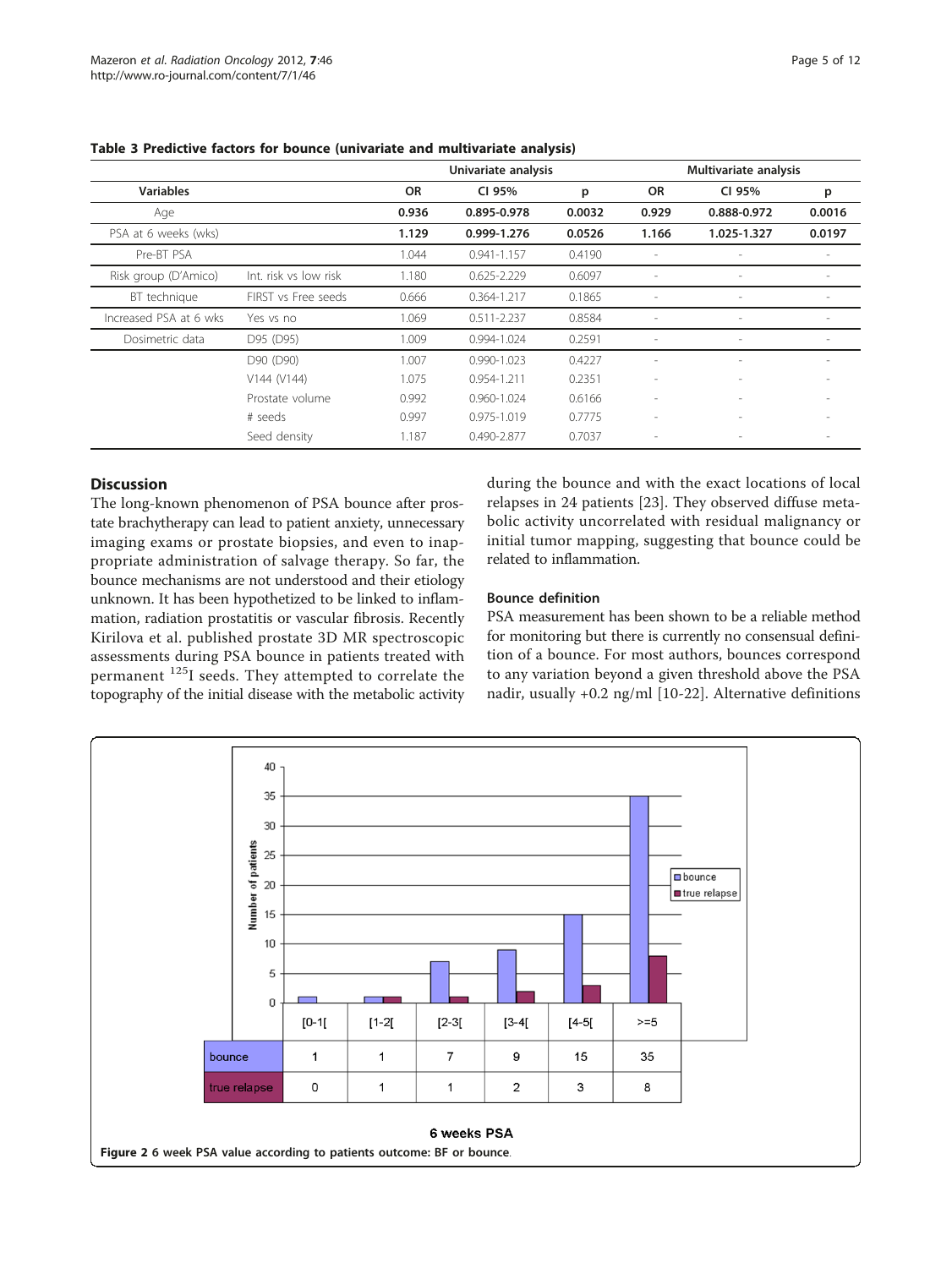<span id="page-5-0"></span>Table 4 Predictive factors for true recurrence (univariate analysis)

|                                  |                           |           | Univariate analysis |        |
|----------------------------------|---------------------------|-----------|---------------------|--------|
| <b>Variables</b>                 |                           | <b>OR</b> | CI 95%              | P      |
| Age                              |                           | 1.001     | $0.927 - 1.082$     | 0.9734 |
| PSA at 6 weeks (wks)             |                           | 1.158     | 0.943-1.422         | 0.1626 |
| Pre-BT PSA                       |                           | 1.081     | 0.907-1.287         | 0.3859 |
| Risk group (D'Amico)             | Int. risk vs low risk     | 1.260     | 0.411-3.863         | 0.6864 |
| BT technique                     | FIRST vs Free seeds 0.586 |           | 0.203-1.690         | 0.3222 |
| Increased PSA at 6 wks Yes vs no |                           | 1.519     | 0.456-5.063         | 0.4964 |
| Dosimetric data                  | D95 (D95)                 | 0.989     | $0.962 - 1.017$     | 0.4329 |
|                                  | D90 (D90)                 | 0.985     | $0.956 - 1.015$     | 0.3296 |
|                                  | V144 (V144)               | 0.965     | 0.805-1.156         | 0.6972 |
|                                  | Prostate volume           | 0.966     | 0.908-1.027         | 0.2681 |
|                                  | # seeds                   | 0.966     | $0.926 - 1.009$     | 0.1176 |
|                                  | Seed density              | 1.208     | 0.249-5.848         | 0.8145 |

have also been used: 0.1 or 0.4 ng/ml or an elevation compared to the previous nadir, presented as a ratio: 15% or 35% [[15,24](#page-10-0),[25\]](#page-10-0). The definition should take into account physiologic fluctuations and laboratory assay variability. One standard deviation has been evaluated as 0.1 ng/ml. Depending on the definition applied bounce occurrence is highly variable and ranges from 2.5 to 88% (Table [6](#page-6-0)) [[10](#page-10-0)-[22,24-34](#page-10-0)]. However, three studies focusing on bounces and applying similar inclusion criteria (no additional pelvic

Table 5 Comparison between true biochemical relapse vs bounce

| <b>Bounce</b>   | True relapse       | р                                                                         |
|-----------------|--------------------|---------------------------------------------------------------------------|
| 71              | 14                 |                                                                           |
|                 |                    |                                                                           |
| 18.5(9.0)       | 51.0(22.3)         |                                                                           |
|                 |                    | <.0001                                                                    |
| 12.4-23.2       | 35.7-70.8          |                                                                           |
|                 |                    |                                                                           |
| 14.8 (13.3)     | 15.9 (14.3)        |                                                                           |
|                 | $12.0(3.9-49.5)$   | 0.995                                                                     |
| $6.5 - 18.6$    | $6.9 - 15.6$       |                                                                           |
|                 |                    |                                                                           |
| 0.2(0.2)        | 0.2(0.1)           |                                                                           |
| $0.1(0.01-0.9)$ | $0.1$ $(0.03-0.6)$ | 0.424                                                                     |
| $0.1 - 0.2$     | $0.1 - 0.2$        |                                                                           |
|                 |                    |                                                                           |
| 1.6(1.2)        | 1.2(0.9)           |                                                                           |
| $1.4(0.02-6.6)$ | $1.0(0.04-3.0)$    | 0.250                                                                     |
| $0.8 - 2.3$     | $0.5 - 1.9$        |                                                                           |
|                 |                    |                                                                           |
| 18.5 (9.0)      | 31.5 (15.6)        |                                                                           |
|                 | 27.8 (7.8-61.7)    | <.0001                                                                    |
| 12.4-23.2       | 19.6-38.5          |                                                                           |
|                 |                    | 17.0 (3.6-50.2)<br>44.0 (15.6-89.6)<br>11.5 (1.0-70.2)<br>17.0 (3.6-50.2) |

EBRT or hormonal therapy) and similar bounce definition reported closer bounce rates, between 37 and 50% (details in Table [7\)](#page-8-0) [[14,21,34](#page-10-0)]. From those studies, the highest bounce rate was reported by Zwahlen et al. who included early PSA assessments in their analysis whereas we excluded the 6 week value from the bounce search as we consider that this value could be increased by the edema due to the seed implantation. This could be an explanation to their high bounce rate. The incidence and the time to occurrence of bounces may also be closely related to the frequency of PSA assessments after the brachytherapy, explaining some fluctuations. In that way, Caloglu et al. looking for a predictive factor of bounce occurrence showed that the number of PSA assessed per year was significantly correlated with bounce in multivariate analysis  $(1.8 \text{ vs } 1.7, \text{ p} = 0.014)$  [\[26](#page-10-0)].

## Predictive factors for bounce occurrence

Age is the most commonly reported predictive factor for a bounce (Table [6](#page-6-0)). It seems that young age could be correlated to bounce occurrence, and different thresholds have reported, from 60 to 70 years old. Critz et al. showed that patients who were  $\leq 60$  years old have a two fold risk of bounce than the patients  $\geq$  71 years old (57% vs 26%, p < 0.0001) [[27](#page-10-0)]. Similarly in a recent report Thompson et al. showed that 60% of the observed PSA bounces occurred in young patients ( $\leq$  59 years old), whereas they account for only 22% of true BF [[31](#page-10-0)]. Age may, therefore, also have influenced the differences in reported bounce rates. However, patients seemed to be similarly aged in the study by Crook and ours: 66 years old (50-80) versus 67 (49-80) [[14\]](#page-10-0). In the series by Mitchell, patients were younger (median: 62.1, 43-75) and the bounce rate was slightly higher, 37% [[14,21\]](#page-10-0).

Prostate volume (> 35 ml) has been identified as predictive of bounce by Stock et al. (23 versus 11% at 5 years,  $p = 00.1$ ), but this correlation has not been observed by the other authors [[25](#page-10-0)]. The transition zone volume to total prostate volume ratio has been assessed in two studies. A low ratio was significantly associated with bounce in the study by Merrick et al. [[20](#page-10-0)], but no correlation was reported by Crook et al. [[14](#page-10-0)]

Das et al. tried to correlate PSA bounce to various events. They reported that 23% of the bounces may be subsequent to ejaculation, cycling, invasive exams, or radiation proctitis, [[15\]](#page-10-0) but those are not supported by scientific evidence.

Intra-operative and post-brachytherapy dosimetric factors have also been largely studied. Stock et al. found that D90 > 160 Gy was predictive of bounce (38% versus  $24\%$  at 5 years,  $p = 0.04$ ) [[25\]](#page-10-0). Toledano et al. reported similar results with a higher threshold, 200 Gy [[32,33](#page-10-0)]. Recently, Kanai et al. found in a multivariate analysis that high D90 was correlated with bounce occurrence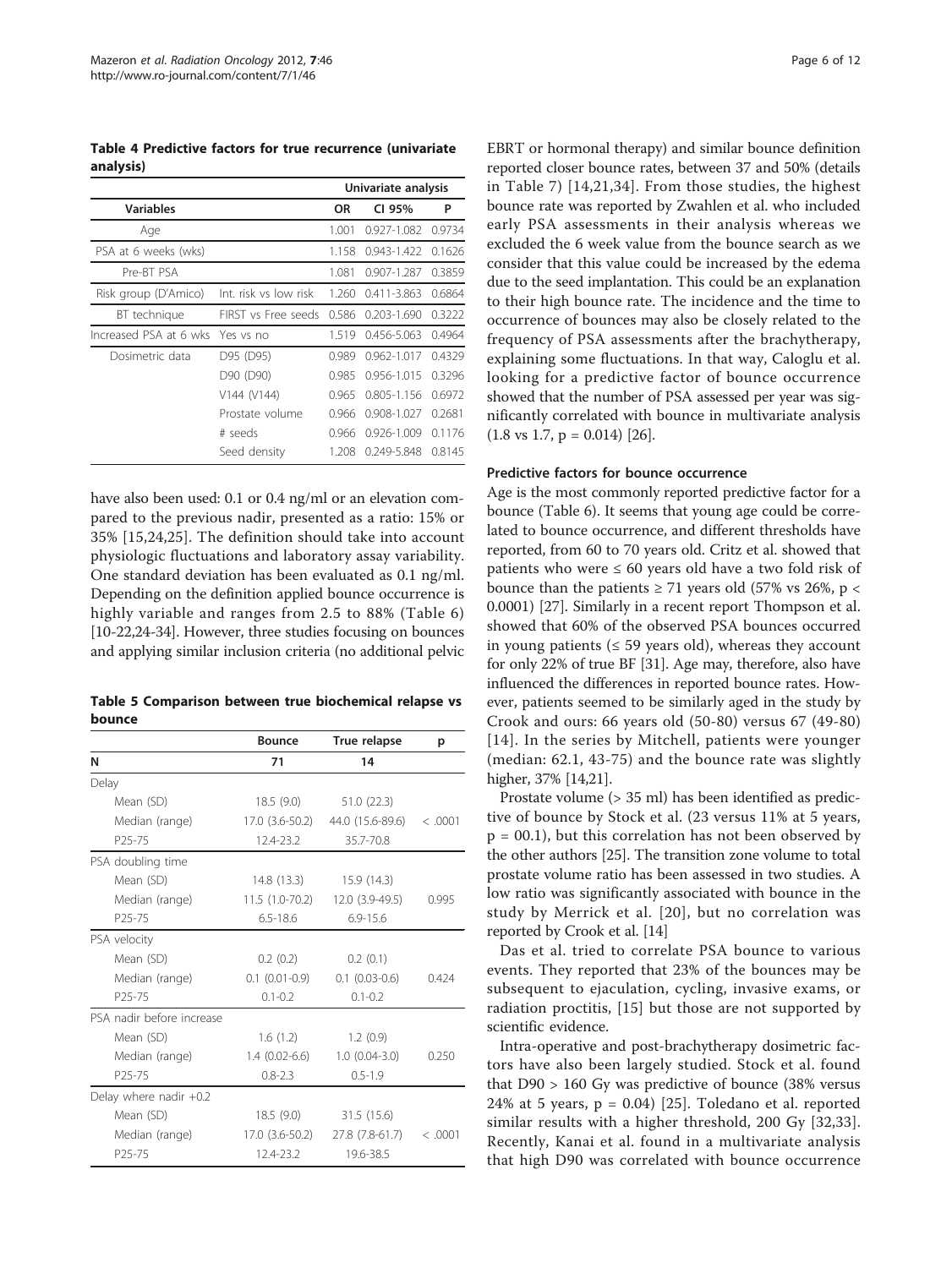## <span id="page-6-0"></span>Table 6 PSA bounce in literature

| <b>Authors</b>                       | Pub N    |               | Median<br>Follow-up<br>(months) | Hormone<br><b>Therapy</b><br>(%) | (%)           | EBRT Bounce Def Rate Time to                                               | (%)                         | onset<br>(months)            | (nq/ml)                            | (months)                                  | Magnitude Duration Predictive factors                                       |
|--------------------------------------|----------|---------------|---------------------------------|----------------------------------|---------------|----------------------------------------------------------------------------|-----------------------------|------------------------------|------------------------------------|-------------------------------------------|-----------------------------------------------------------------------------|
| Aaltomaa<br>$[10]$                   | 2009 444 |               | 81.6                            | yes (18)                         | Yes<br>(4)    | $\geq$ 0.2 ng/ml                                                           | 13                          | 19.2                         | 1.4                                | Ξ,                                        | Age $<$ 65, risk group, PSA<br>nadir $< 0.5$                                |
| Bostancic et 2007 164<br>al. [11]    |          |               | 65                              | yes (37.2)                       | no            | $\geq$ 0.2 ng/ml                                                           | 26.9                        | 18.9                         | 0.5                                | 8.7                                       | Age, $125$   $>$ $103$ Pd *                                                 |
| Cavanagh<br>et al. [12]              | 2000 591 |               | 55                              | no                               | yes           | $\geq 0.2$ ng/ml                                                           | 35.8                        | 24.8                         | $\equiv$                           | $\overline{a}$                            | <b>NC</b>                                                                   |
| Ciezki et al.<br>$[13]$              | 2006 162 |               | 73                              | yes (38.2)                       | no            | $\geq 0.2$ ng/ml                                                           | 46.3 15                     |                              | $\overline{\phantom{0}}$           | ÷,                                        | Age $< 70$ *                                                                |
| Caloglu [26] 2010 820                |          |               | 58                              | Yes (22.2)                       | no            | $\geq 0.2$ ng/ml<br>$\geq 0.4$<br>$\geq 0.6$<br>$\geq 0.8$                 | 30.1<br>19.6<br>12.8<br>9.5 | 17.4<br>16.3<br>16.2<br>15.7 | $\overline{a}$                     | $\equiv$                                  | Age, N of PSAs                                                              |
| Critz et al.<br>[27]                 |          | 2003 1,011 72 |                                 | no                               | all           | $\geq$ 0.1 ng/ml                                                           | 41                          | 18                           | 0.4                                | 9                                         | Age                                                                         |
| Crook et al.<br>$[14]$               | 2007 275 |               | 44                              | no                               | no            | $\geq 0.2$ ng/ml                                                           | 40                          | 15.6                         | 0.76                               | 6.8                                       | Age *                                                                       |
| Das et al.<br>$[15]$                 | 2002 186 |               | 33                              | no                               | yes<br>(25.8) | $\geq 15\%$                                                                | 62                          | 26.4                         | 0.6                                | 12                                        |                                                                             |
| Kanai et al.<br>$[17]$               | 2009 86  |               | 32                              | no                               | no            | $\geq$ 0.4 ng/ml                                                           | 33                          | 15                           | 0.6                                | $\equiv$                                  | Age $< 67$ , D90 $> 180$ Gy                                                 |
| Kuban et al. 2006 2,693 63<br>$[18]$ |          |               |                                 | no                               | no            | $\geq 0.2$ ng/ml                                                           | 17                          | $\equiv$                     | 0.9                                | 14                                        | $\overline{\phantom{m}}$                                                    |
| Hinnen et<br>al. [16]                | 2011 975 |               | 78 ¤                            | Yes (19)                         | no            | $\geq$ 0.2 ng/ml                                                           | 32.3                        | 19.2                         | $\equiv$                           | $\overline{\phantom{0}}$                  | $\overline{\phantom{0}}$                                                    |
| Makarewicz<br>et al * [19]           | 2006 71  |               | 32                              | no                               | Yes<br>(100)  | $\geq 0.2$ ng/ml                                                           | 31                          | 13.5                         | 0.28                               | $\overline{\phantom{0}}$                  | Age, i PSA, V200                                                            |
| McGrath et<br>al [28]*               | 2009 191 |               | 48                              | Yes (46%)                        | no            | $\geq$ 0.1 ng/ml<br>$\geq$ 0.2 ng/ml<br>$\geq 0.4$ ng/ml<br>$\geq$ 2 ng/ml | 44<br>34<br>21<br>3         | $\equiv$                     | 0.2<br>0.3<br>0.6<br>2.6           | 15<br>-<br>$\overline{\phantom{0}}$<br>25 | $\equiv$                                                                    |
| Merrick et<br>al. [20]               | 2003 218 |               | 46                              | no                               | yes<br>(57.1) | $\geq$ 0.2 ng/ml                                                           | 23.9                        | 16.3                         | 0.9                                | 16                                        | Age, TNM, V150<br>PSA post brachy                                           |
| Mitchell et<br>al. [21]              | 2008 205 |               | 45                              | no                               | no            | $\geq 0.2$ ng/ml                                                           | 37                          | 14.8                         | 0.91                               |                                           | Age                                                                         |
| Morita et al. 2004<br>$[29]$         |          | 200           | 35                              | no                               | no            | $\geq 0.1$ ng/ml                                                           | 40                          | 13                           | 0.3                                | $\equiv$                                  | $\equiv$                                                                    |
| Patel et al.<br>$[22]$               | 2004 295 |               | 38                              | yes (62.4)                       | no            | $\geq 0.2$ ng/ml                                                           | 28                          | 19.4                         | 0.5                                | $\equiv$                                  | Age < $65 *$                                                                |
| Pickles et al. 2006 449 48<br>[30]   |          |               |                                 | yes (70)                         | no            | all                                                                        | 84                          | 13                           |                                    |                                           |                                                                             |
| Satoh et al.<br>$[24]$               | 2008 388 |               |                                 | no                               | no            | $\geq$ 0.1 ng/ml<br>$\geq$ 0.4 ng/ml<br>$\geq 35\%$                        | $50.8 -$<br>23.5<br>19.4    |                              | 0.4                                |                                           |                                                                             |
| Stock et al.<br>$[25]$               | 2003 373 |               | 48                              | no                               | no            | $\geq 0.1$ ng/ml<br>$\geq$ 0.4 ng/ml<br>$\geq 35\%$                        | 31<br>17<br>20              | 19.5<br>19.5<br>20.5         |                                    |                                           | Age $<$ 65, prostate<br>volume $> 35$ cm <sup>3</sup><br>(bounce $> 0.4$ )* |
| Thompson<br>$[31]$                   |          | 2010 1,006 54 |                                 | Yes (65.7%)                      | no            | $+2$ then<br>nadir $\leq 0.5$<br>ng/ml                                     | 2.5                         | 20.6                         |                                    | $\overline{\phantom{0}}$                  | Age                                                                         |
| Toledano et 2006 295<br>al. [32,33]  |          |               | 42                              | yes (42.4)                       | no            | $\geq 0.1$ ng/ml<br>$\geq$ 0.2 ng/ml<br>$\geq 0.4$ ng/ml                   | 55<br>49<br>32              | 19                           | 0.8                                | 11.2                                      | Age < 70, D90 > 200 Gy *                                                    |
| Zwahlen<br>$[34]$                    | 2010 194 |               | 60                              | no                               | no            | $\geq$ 0.2 ng/ml<br>$\geq$ 0.4 ng/ml<br>$\geq 15\%$<br>$\geq 35\%$         | 50<br>34<br>11<br>9         | 14<br>14<br>16<br>15.5       | 05<br>0.8<br>1.9<br>$\overline{2}$ | 12<br>13<br>18<br>21.5                    | Age                                                                         |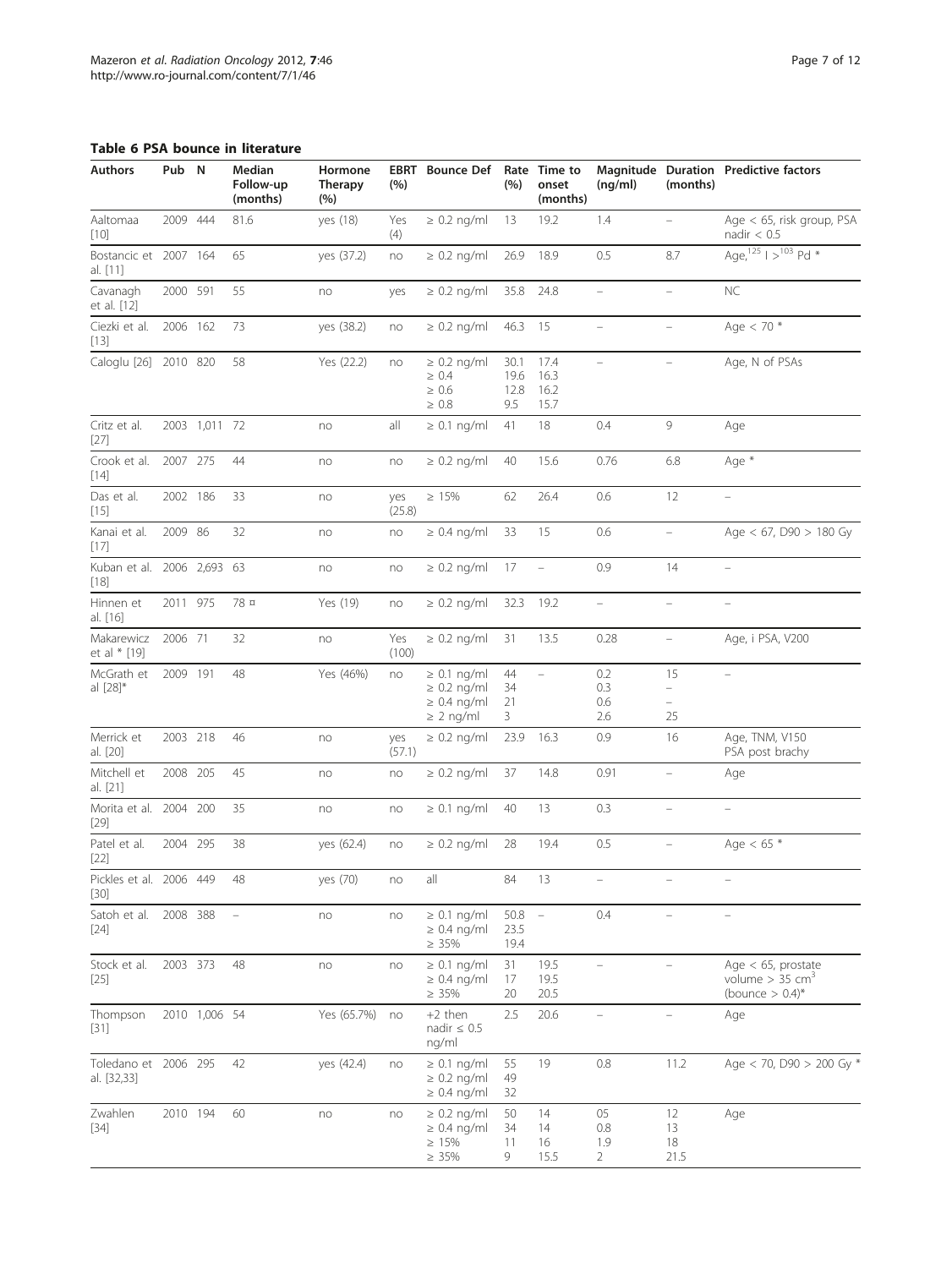| Table 6 PSA bounce in literature (Continued) |  |  |
|----------------------------------------------|--|--|
|----------------------------------------------|--|--|

| Mazeron<br>(this study) | 2012 198 64 |  |  | no |  | $no \geq 0.1$ ng/ml 48.5 17<br>$\geq$ 0.2 ng/ml 35.9<br>$\geq 0.4$ ng/ml 25.8<br>$\geq 15\%$<br>$\geq 35\%$ | 52<br>36.4 |  | 0.6 | 14 | Age, PSA 6 weeks |
|-------------------------|-------------|--|--|----|--|-------------------------------------------------------------------------------------------------------------|------------|--|-----|----|------------------|
|-------------------------|-------------|--|--|----|--|-------------------------------------------------------------------------------------------------------------|------------|--|-----|----|------------------|

\*: series including patients treated with HDR brachytherapy. –: non reported in publication. ¤: mean Abbreviations: Pub year = date of publication; N = number of patients; F-up, follow-up; Hormon, hormonal therapy. i PSA: pre treatment value of PSA. N of PSA: amount of PSA values recorded per patient

[[17\]](#page-10-0). Some have speculated that high doses could lead to a greater likelihood of inflammatory and thus to PSA bounce. This dose/bounce correlation was also convenient to explain the correlation between bounce occurrence and biochemical control. Conversely, in Merrick et al.'s experience bounces are more likely associated with a low V150  $\left($  < 55% $\right)$  [[20](#page-10-0)]. In most studies, as in ours, authors failed to demonstrate a link between dosimetric factors and PSA bounce.

Pre-brachytherapy PSA value has not been correlated with the occurrence of a bounce, except in Makarewicz's HDR brachytherapy experience. In this report, the investigators showed that patients who experienced a bounce had greater pre treatment PSA value than the others  $(16.7 \text{ ng/ml vs } 14.7 \text{ ng/ml}, p = 0.045)$  [\[19](#page-10-0)].

Nevertheless, Merrick et al. have reported a correlation between a first high post treatment PSA value and the occurrence of a bounce  $(1.2 \text{ ng/ml vs. } 0.7, \text{ p} < 0.001)$  [[35](#page-10-0)], but in that study, PSA was evaluated every 3-6 months and the first evaluation date seemed to be variable. In our series, PSA level was systematically assessed 6 weeks after the implantation, and was shown to be highly predictive of the occurrence of a bounce. Moreover, this parameter was not correlated with the occurrence of a true biochemical recurrence. Unfortunately, we did not identify any threshold.

## Dose rate/Isotope

Most of the studies were based on  $125$  I permanent implantation. Merrick stated that the use of  $10^3$  Pd lead to a half likelihood of bounce (17% versus 33%,  $p = 0.002$ ) [[35\]](#page-10-0). Those results were confirmed in a randomized trial comparing the use of <sup>125</sup> I and <sup>103</sup> Pd led by Bostancic et al. They have shown by multivariate analysis that  $125$  I is significantly associated with a higher frequency of bounce in hormone-naive patients (45.7% with  $^{125}$  I vs. 14% with  $103$  Pd) and in patients receiving neoadjuvant hormonal deprivation (respectively 28.1 and 20.7%) [[11\]](#page-10-0). The dose rate can also be modulated in brachytherapy by using HDR. McGrath et al. reported similar rates between LDR permanent seed brachytherapy (34%, n = 191) and exclusive HDR brachytherapy  $(36\%, n = 93)$  [[28\]](#page-10-0). Similarly, Makarewicz et al. reported equivalent bounce rate while combining EBRT with HDR brachytherapy  $(31\%, n = 31\%)$ [[19](#page-10-0)].

## Hormonal therapy

PSA bounce phenomenon and hormonal therapy is more confusing as the spike could be a consequence of the end of hormonal deprivation and of the testosterone recovery. For Patel and Toledano, ADT had no influence either on bounce rate or its magnitude [[22,32\]](#page-10-0). Similarly, Ciezki et al., observed similar bounce rates between ADT treated patients (45%) and hormone naïve patients (48.4%,  $p =$ 0.67) [[13\]](#page-10-0). Conversely, Pikles reported higher bounce rates in the ADT group (89% versus 71%,  $p = 0.001$ ) [[30\]](#page-10-0).

## PSA bounce: a predictive factor for biochemical control?

It has been hypothesized that PSA bounce after brachytherapy could be predictive of biochemical control, whereas it is known to be correlated with biochemical failure after EBRT. In a series of 4,838 patients treated with EBRT, Horwitz et al. observed a bounce (defined as  $a \geq 0.4$  ng/ml PSA increase) in 20% of cases, and this bounce was independently correlated to biochemical failure [\[36](#page-10-0)]. These results have been confirmed by several other reports [\[37,](#page-10-0)[38\]](#page-11-0).

Patel et al. analyzed a series of 295 patients treated with brachytherapy (combined with hormonal therapy in 2/3 of the patients), with quite a short median follow up of 38 months. They observed that the BF-free survival assessed using the ASTRO consensus was 100% in the bounce group (28% of the population) vs. 92% in other patients ( $p = 0.018$ ) [[22](#page-10-0)]. In an other study by Ciezki et al. with longer follow-up (73 months), biochemical-free survival rates for patients who experienced or not a bounce were respectively 96% and 79% ( $p =$ 0.015) using the ASTRO definition and 100% and 92%  $(p = 0.004)$  using the Phoenix criteria [[13\]](#page-10-0). Recently, Hinnen et al. published a large study including 975 patients and showed a strong link between bounce and outcomes. Ten years freedom from BF, disease free survival, and overall survival were respectively 90%, 99% and 88% in case of bounce against 70%, 93% and 82% for "no bounce" patients. They also reported only one cancer death in the "bounce group" (0.32%), compared with 40 (6.05%) in the no-bounce group [[16](#page-10-0)]. Furthermore, Caloglu et al. tested several bounce definitions (≥  $0.2$ ,  $\geq 0.4$ ,  $\geq 0.6$ ,  $\geq 0.8$ ) and found that the only definition for which there was a significant difference in BF free survival between bounce and no-bounce patients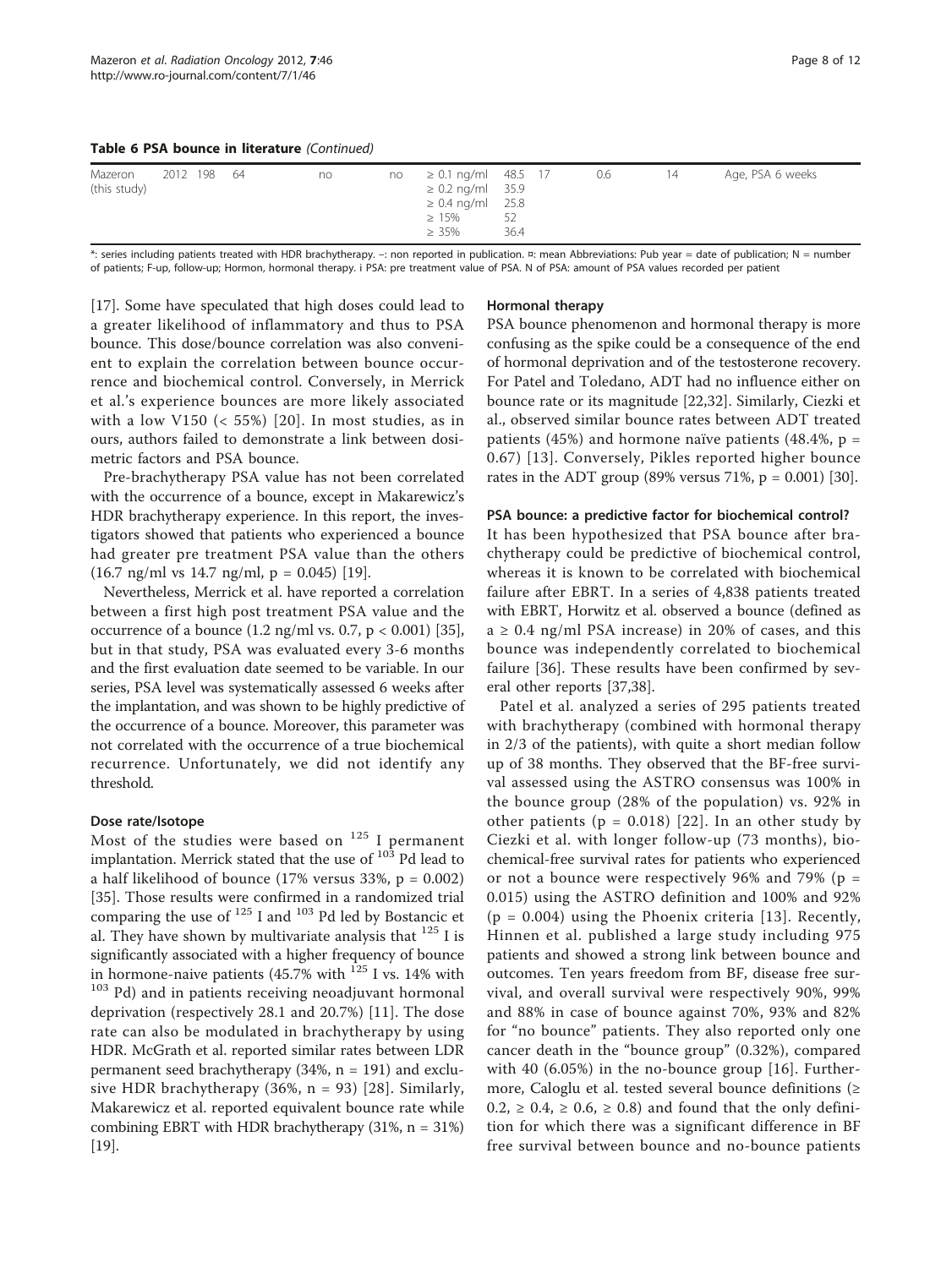## <span id="page-8-0"></span>Table 7 Similar studies in detail

| <b>Authors</b>               | Year N   |     | Age            | <b>FU %</b><br>bounce | $\geq$ +2 ng/<br>ml | Delay               | Amplitude               | Nadir                    | duration              | <b>Bounce</b><br>cause | BF & bounce                    | Alternative<br>definitions |
|------------------------------|----------|-----|----------------|-----------------------|---------------------|---------------------|-------------------------|--------------------------|-----------------------|------------------------|--------------------------------|----------------------------|
| Crook et al. [14]            | 2007     | 275 | 64 (45-<br>80) | 44 40                 | 15%                 | $15.2(3-29)$        | $0.76$ (0.21-<br>11.79) | $\overline{\phantom{m}}$ | $6.8(3-50)$           | Age                    | Delay                          | $\qquad \qquad -$          |
| Mitchell et al. [21]         | 2008 205 |     | 62 (43-<br>75) | 45 37                 | 7.5%                | 14.9 (1.7-<br>40.6) | $0.91(0.2-5.8)$         | $1.4(0.1-6.9)$           | $11.3$ (2.3-<br>32.5) | Age                    | V PSA (using Phoenix def)      | $\overline{\phantom{m}}$   |
| Zwahlen et al. [34] 2010 194 |          |     | 62 (47-<br>75) | 60 50                 | 11.3%               | $14(0-70)$          | $0.5(0.2-8.3)$          | $0.1(0-3.5)$             | $12(2-43)$            | Age                    | Delay                          | $\geq 0.4$ ng/ml: 34       |
|                              |          |     |                |                       |                     |                     |                         |                          |                       |                        |                                | $\geq$ 15%: 11             |
|                              |          |     |                |                       |                     |                     |                         |                          |                       |                        |                                | $\geq$ 35%: 9              |
| Mazeron (this<br>study)      | 2012     | 198 | 67 (49-<br>80) | 64 36                 | 12.7%               | $17(3.6-50.2)$      | $0.6(0.2-5.1)$          | $1.4(0.02 -$<br>6.6)     | 13.6 (4-44.9)         | Age                    | 6 week PSA assessment<br>delay | $\geq 0.1$ ng/ml: 49       |
|                              |          |     |                |                       |                     |                     |                         |                          |                       |                        |                                | $\geq 0.4$ ng/ml: 26       |
|                              |          |     |                |                       |                     |                     |                         |                          |                       |                        |                                | $\geq$ 15%: 52             |
|                              |          |     |                |                       |                     |                     |                         |                          |                       |                        |                                | $\geq$ 35%: 36             |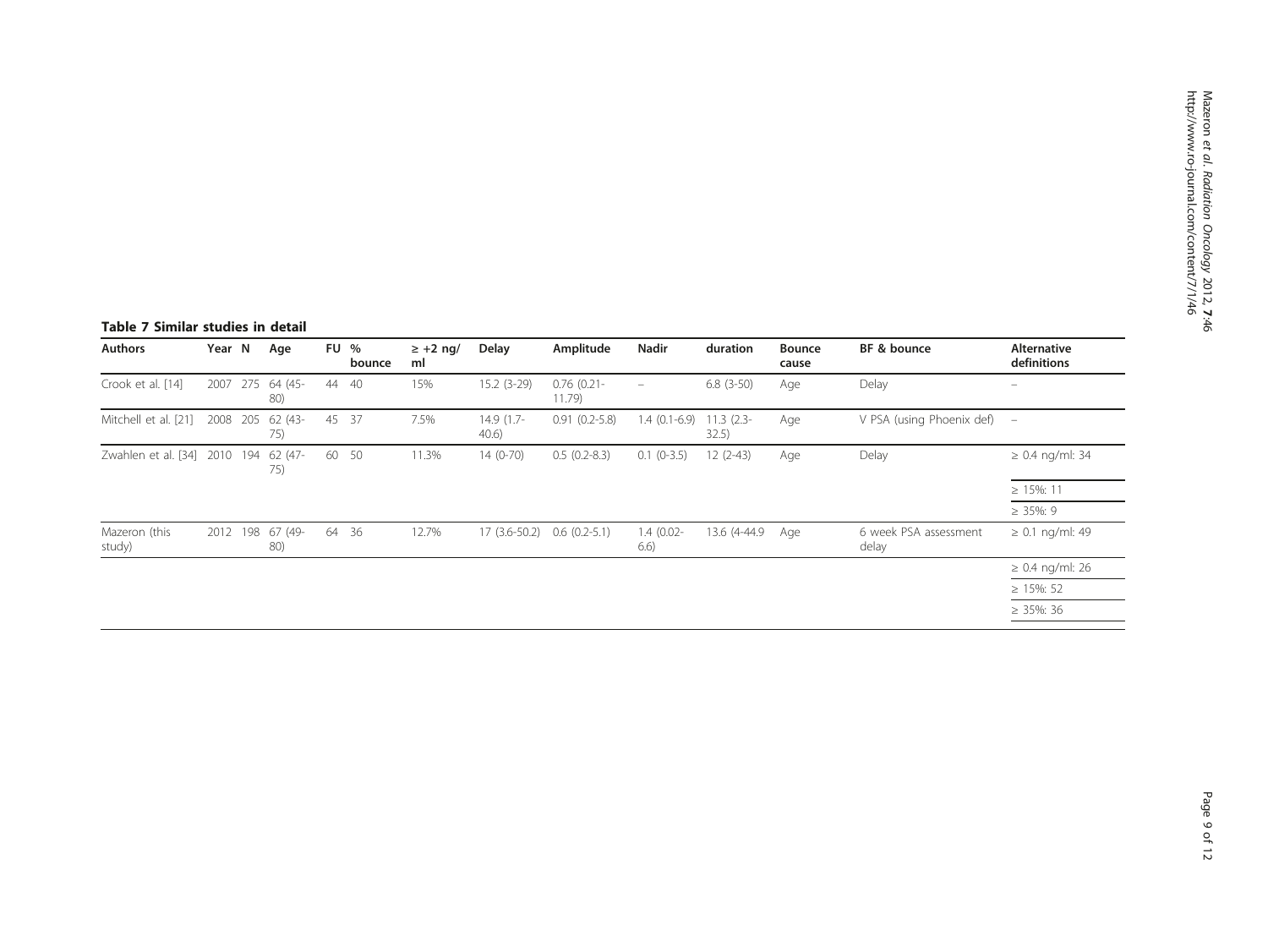was +0.2 ng/ml (5-year BF control rates: 97.7% vs 97%,  $p = 0.0011$  [\[26\]](#page-10-0).

In our series, we observed only one biochemical relapse after a PSA bounce in one patient who belonged to the intermediate prognosis group. With 64 months follow-up, the occurrence of a bounce was therefore statistically correlated to biochemical disease-free survival in the subgroup of patients with "favorable prognosis" ( $p = 0.039$ ).

## Differentiate benign bounces from genuine biochemical relapses

Distinguishing a benign PSA bounce from genuine biochemical recurrences is a major issue. On one hand it would reassure most patients with a PSA raise, and on the other hand, permit detection of true relapses in order to avoid expensive investigations such as 18-F choline PET/ CT or invasive biopsies. To date, only follow up permits distinction of bounce from true BF. As illustrated in this series, 4 patients experienced an increase of the PSA over +2 ng/ml, and had begun a spontaneous decrease of their PSA at the time of analysis (of more than 1 ng/ml for 2 of them), but still could not be classified as bounces as the PSA did not return to the nadir.

Despite these limitations, Phoenix criteria have appeared to be more accurate than the ASTRO criteria to predict clinical outcomes in prostate cancer patients treated with either EBRT or BT [[7](#page-10-0)].

Kuban et al. led a comparison of 12 different BF definitions on a large series of 2,693 men treated with permanent seed brachytherapy. They concluded that nadir +2 ng/mg provides the best sensitivity/specificity balance (70% and 89% respectively) [\[18\]](#page-10-0). Pickles et al. came to the same conclusion with a smaller cohort [[30](#page-10-0)]. However, using this definition as a surrogate for relapses still leads to false positive results, especially because of the bounce phenomenon. Crook and Mitchell reported 15% and 7.5% false positives [[14,21](#page-10-0)]. In our series, 9 cases (41% of the patients who experienced a nadir  $+$  > = 2 increase) would have been considered as biochemical failures by strictly applying the Phoenix criteria. For those patients, prostate biopsy cannot reliably distinguish between bounces and biochemical relapses during the first 3 years. Reed et al. reported 8 cases of patients who underwent biopsies as their PSA level increased to 2.6 and 8.4 ng/ml above the nadir, 9 to 25 months after the brachytherapy. Biopsies showed residual cancer, but PSA spontaneously decreased to previous level in all patients [[39](#page-11-0)].

In order to take into account the lack of specificity of the Phoenix criteria, several definitions have been proposed. Patel et al. have simply suggested that a bounce should never exceed the pretreatment PSA level [[22\]](#page-10-0). This parameter could be appropriate for Mitchell's series where only one bounce exceeded the pretreatment level, but it would have led to false positivity for recurrence in 7% of our bounce patients and 15% of those reported by Crook et al., and therefore does not seem reliable [[14](#page-10-0)]. Thompson et al. applied an alternative PSA bounce definition: Phoenix definition (+2 ng/ml) followed by a spontaneous decrease to  $\leq$  0.5 ng/ml, threshold which had been previously used by some authors as usefull criterion. 44% of the BF were reclassified as bounces [\[31](#page-10-0)]. As described in most series, the large majority of the bounces occur during the first 2 years. Based on this observation, Ghilezian et al. recently proposed an alternative BF definition: nadir + 5 for the initial 24 months, and then nadir +2. This definition might be a superior predictor for biochemical failure in patients treated with brachytherapy, particularly if aged < 60 years [[40](#page-11-0)]. In our series, applying such a definition would lead to only one patient misclassified as BF.

In an attempt to differentiate bounce from true biochemical relapse, several parameters have been tested. Mitchell et al. reported a series of 205 patients, and observed 79 bounces defined as an increase of  $\geq 0.2$  from the nadir followed by spontaneous decrease to the nadir value or under, and 6 Phoenix true biochemical relapses. They found that PSA velocity was 0.08 ng/ml/month for bounces versus 0.28 ng/ml/month for true Phoenix biochemical relapses ( $p = 0.0005$ ). Using the former ASTRO criteria, they did not observe any significant differences. The authors failed to demonstrate a predictive threshold for PSADT [\[21](#page-10-0)]. PSA velocity and PSADT were not significant in our study, possibly because of the lenghthy time interval between PSA assessments at the time of PSA raise (6 months), and the limited number of patients experiencing a nadir +2 ng/ml increase.

Time to onset of PSA increase has been shown to be useful to distinguish bounce and relapse. Merrick et al. reported that 83% of the bounces occurred in the first 30 months following brachytherapy [[20](#page-10-0)]. Ciezki et al. have reported that failures occurred after a median of 22.3 months, using Phoenix biochemical failure definition, whereas bounces occurred after a median of 15.1 months  $(p = 0.013)$  [\[13\]](#page-10-0). Similarly, Crook et al. have observed bounces at 15.2 months and failures at 30.9 months ( $p =$ 0.02) [[14](#page-10-0)]. Our study confirmed the validity of this criterion (17 versus 27.8 months, p < 0.0001). We also observed that the whole misleading bounces, higher than 2 ng/ml (9 cases), occurred within the 24 first months of the followup (median 17.9 months), whereas "true" BF occurred from 15.6 months with a median delay of 44 months.

#### Acknowledgements

Françoise Chirat (data manager)<sup>1</sup>, Jennifer Gilmore (manuscript)<sup>2</sup>

#### Author details

<sup>1</sup> Radiation Therapy Department, Centre Léon Bérard, 28, rue Laënnec, 69373 Lyon Cedex, France. <sup>2</sup>Brachytherapy Department, Institut de Cancérologie Gustave Roussy, 39, rue Camille Desmoulins, 94805 Villejuif Cedex, France.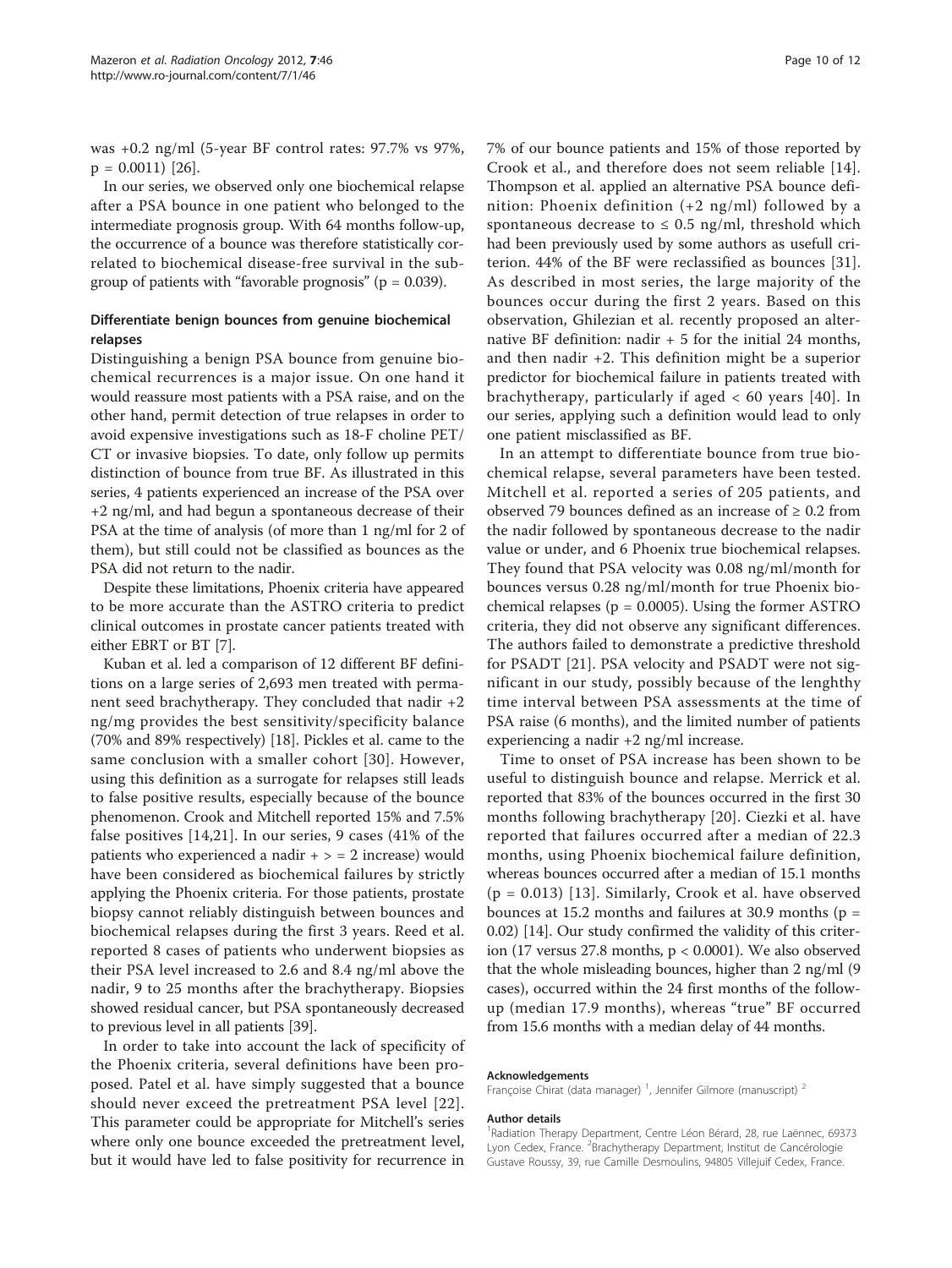#### <span id="page-10-0"></span>Authors' contributions

PP and RM coordinated the study. RM: data collection. AB, RM: statistical analysis. RM, PP, AB: manuscript preparation. All authors read and approved the final manuscript.

#### Competing interests

The authors declare that they have no competing interests. Presented at the annual ASTRO meeting held in San Diego (31/10 - 4/11/ 2010).

#### Received: 10 November 2011 Accepted: 26 March 2012 Published: 26 March 2012

#### References

- Ash D, Flynn A, Battermann J, et al: [ESTRO/EAU/EORTC recommendations](http://www.ncbi.nlm.nih.gov/pubmed/11104892?dopt=Abstract) [on permanent seed implantation for localized prostate cancer.](http://www.ncbi.nlm.nih.gov/pubmed/11104892?dopt=Abstract) Radiother Oncol 2000, 57:315-321.
- Nag S, Beyer D, Friedland J, et al: [American Brachytherapy Society \(ABS\)](http://www.ncbi.nlm.nih.gov/pubmed/10386635?dopt=Abstract) [recommendations for transperineal permanent brachytherapy of](http://www.ncbi.nlm.nih.gov/pubmed/10386635?dopt=Abstract) [prostate cancer.](http://www.ncbi.nlm.nih.gov/pubmed/10386635?dopt=Abstract) Int J Radiat Oncol Biol Phys 1999, 44:789-799.
- 3. Critz FA: [A standard definition of disease freedom is needed for prostate](http://www.ncbi.nlm.nih.gov/pubmed/11832720?dopt=Abstract) [cancer: undetectable prostate specific antigen compared with the](http://www.ncbi.nlm.nih.gov/pubmed/11832720?dopt=Abstract) [American Society of Therapeutic Radiology and Oncology consensus](http://www.ncbi.nlm.nih.gov/pubmed/11832720?dopt=Abstract) [definition.](http://www.ncbi.nlm.nih.gov/pubmed/11832720?dopt=Abstract) J Urol 2002, 167:1310-1313.
- 4. Critz FA, Levinson AK, Williams WH, et al: [Prostate-specific antigen nadir:](http://www.ncbi.nlm.nih.gov/pubmed/8918485?dopt=Abstract) [the optimum level after irradiation for prostate cancer.](http://www.ncbi.nlm.nih.gov/pubmed/8918485?dopt=Abstract) J Clin Oncol 1996, 14:2893-2900.
- 5. Stock RG, Klein TJ, Cesaretti JA, et al: [Prognostic significance of 5-year PSA](http://www.ncbi.nlm.nih.gov/pubmed/19084351?dopt=Abstract) [value for predicting prostate cancer recurrence after brachytherapy](http://www.ncbi.nlm.nih.gov/pubmed/19084351?dopt=Abstract) [alone and combined with hormonal therapy and/or external beam](http://www.ncbi.nlm.nih.gov/pubmed/19084351?dopt=Abstract) [radiotherapy.](http://www.ncbi.nlm.nih.gov/pubmed/19084351?dopt=Abstract) Int J Radiat Oncol Biol Phys 2009, 74:753-758.
- 6. Consensus statement: guidelines for PSA following radiation therapy. American Society for Therapeutic Radiology and Oncology Consensus Panel. Int J Radiat Oncol Biol Phys 1997, 37:1035-1041.
- 7. Roach M, Hanks G, Thames H Jr, et al: [Defining biochemical failure](http://www.ncbi.nlm.nih.gov/pubmed/16798415?dopt=Abstract) [following radiotherapy with or without hormonal therapy in men with](http://www.ncbi.nlm.nih.gov/pubmed/16798415?dopt=Abstract) [clinically localized prostate cancer: recommendations of the RTOG-](http://www.ncbi.nlm.nih.gov/pubmed/16798415?dopt=Abstract)[ASTRO Phoenix Consensus Conference.](http://www.ncbi.nlm.nih.gov/pubmed/16798415?dopt=Abstract) Int J Radiat Oncol Biol Phys 2006, 65:965-74.
- 8. Lilja H, Ulmert D, Vickers AJ: [Prostate-specific antigen and prostate](http://www.ncbi.nlm.nih.gov/pubmed/18337732?dopt=Abstract) [cancer: prediction, detection and monitoring.](http://www.ncbi.nlm.nih.gov/pubmed/18337732?dopt=Abstract) Nat Rev Cancer 2008, 8:268-278.
- 9. D'Amico AV, Whittington R, Malkowicz SB, et al: [Biochemical outcome](http://www.ncbi.nlm.nih.gov/pubmed/9749478?dopt=Abstract) [after radical prostatectomy, external beam radiation therapy, or](http://www.ncbi.nlm.nih.gov/pubmed/9749478?dopt=Abstract) [interstitial radiation therapy for clinically localized prostate cancer.](http://www.ncbi.nlm.nih.gov/pubmed/9749478?dopt=Abstract) JAMA 1998, 280:969-974.
- 10. Aaltomaa SH, Kataja W, Lahtinen T, et al: [Eight years experience of local](http://www.ncbi.nlm.nih.gov/pubmed/19167119?dopt=Abstract) [prostate cancer treatment with permanent I125 seed brachytherapy](http://www.ncbi.nlm.nih.gov/pubmed/19167119?dopt=Abstract)[morbidity and outcome results.](http://www.ncbi.nlm.nih.gov/pubmed/19167119?dopt=Abstract) Radiother Oncol 2009, 91:213-216.
- 11. Bostancic C, Merrick GS, Butler WM, et al: [Isotope and patient age predict](http://www.ncbi.nlm.nih.gov/pubmed/17544597?dopt=Abstract) [for PSA spikes after permanent prostate brachytherapy.](http://www.ncbi.nlm.nih.gov/pubmed/17544597?dopt=Abstract) Int J Radiat Oncol Biol Phys 2007, 68:1431-1437.
- 12. Cavanagh W, Blasko JC, Grimm PD, et al: Transient [elevation of serum](http://www.ncbi.nlm.nih.gov/pubmed/10875459?dopt=Abstract) [prostate-specific antigen following \(125\)I/\(103\)Pd brachytherapy for](http://www.ncbi.nlm.nih.gov/pubmed/10875459?dopt=Abstract) [localized prostate cancer.](http://www.ncbi.nlm.nih.gov/pubmed/10875459?dopt=Abstract) Semin Urol Oncol 2000, 18:160-165.
- 13. Ciezki JP, Reddy CA, Garcia J, et al: [PSA kinetics after prostate](http://www.ncbi.nlm.nih.gov/pubmed/16213667?dopt=Abstract) [brachytherapy: PSA bounce phenomenon and its implications for PSA](http://www.ncbi.nlm.nih.gov/pubmed/16213667?dopt=Abstract) [doubling time.](http://www.ncbi.nlm.nih.gov/pubmed/16213667?dopt=Abstract) Int J Radiat Oncol Biol Phys 2006, 64:512-517.
- 14. Crook J, Gillan C, Yeung I, et al: [PSA kinetics and PSA bounce following](http://www.ncbi.nlm.nih.gov/pubmed/17869662?dopt=Abstract) [permanent seed prostate brachytherapy.](http://www.ncbi.nlm.nih.gov/pubmed/17869662?dopt=Abstract) Int J Radiat Oncol Biol Phys 2007, 69:426-433.
- 15. Das P, Chen MH, Valentine K, et al: [Using the magnitude of PSA bounce](http://www.ncbi.nlm.nih.gov/pubmed/12377320?dopt=Abstract) [after MRI-guided prostate brachytherapy to distinguish recurrence,](http://www.ncbi.nlm.nih.gov/pubmed/12377320?dopt=Abstract) [benign precipitating factors, and idiopathic bounce.](http://www.ncbi.nlm.nih.gov/pubmed/12377320?dopt=Abstract) Int J Radiat Oncol Biol Phys 2002, 54:698-702.
- 16. Hinnen KA, Monninkhof EM, Battermann JJ, et al: [Prostate specific antigen](http://www.ncbi.nlm.nih.gov/pubmed/21300477?dopt=Abstract) [bounce is related to overall survival in prostate brachytherapy.](http://www.ncbi.nlm.nih.gov/pubmed/21300477?dopt=Abstract) Int J Radiat Oncol Biol Phys 2011, 82:883-888.
- 17. Kanai K, Nakashima J, Sugawara A, et al: [Prediction of PSA bounce after](http://www.ncbi.nlm.nih.gov/pubmed/19967485?dopt=Abstract) [permanent prostate brachytherapy for localized prostate cancer.](http://www.ncbi.nlm.nih.gov/pubmed/19967485?dopt=Abstract) Int J Clin Oncol 2009, 14:502-506.
- 18. Kuban DA, Levy LB, Potters L, et al: [Comparison of biochemical failure](http://www.ncbi.nlm.nih.gov/pubmed/16750326?dopt=Abstract) [definitions for permanent prostate brachytherapy.](http://www.ncbi.nlm.nih.gov/pubmed/16750326?dopt=Abstract) Int J Radiat Oncol Biol Phys 2006, 65:1487-1493.
- 19. Makarewicz R, Roszkowski K, Lebioda A, et al: PSA bounces after brachytherapy HDR and external beam radiation therapy for prostate cancer. Rep Pract Oncol Radiother 2006, 11(5):217-222.
- 20. Merrick GS, Butler WM, Wallner KE, et al: [Prostate-specific antigen \(PSA\)](http://www.ncbi.nlm.nih.gov/pubmed/15062141?dopt=Abstract) [velocity and benign prostate hypertrophy predict for PSA spikes](http://www.ncbi.nlm.nih.gov/pubmed/15062141?dopt=Abstract) [following prostate brachytherapy.](http://www.ncbi.nlm.nih.gov/pubmed/15062141?dopt=Abstract) Brachytherapy 2003, 2:181-188.
- 21. Mitchell DM, Swindell R, Elliott T, et al: [Analysis of prostate-specific](http://www.ncbi.nlm.nih.gov/pubmed/18453022?dopt=Abstract) [antigen bounce after I\(125\) permanent seed implant for localised](http://www.ncbi.nlm.nih.gov/pubmed/18453022?dopt=Abstract) [prostate cancer.](http://www.ncbi.nlm.nih.gov/pubmed/18453022?dopt=Abstract) Radiother Oncol 2008, 88:102-107.
- 22. Patel C, Elshaikh MA, Angermeier K, et al: [PSA bounce predicts early](http://www.ncbi.nlm.nih.gov/pubmed/14751360?dopt=Abstract) [success in patients with permanent iodine-125 prostate implant.](http://www.ncbi.nlm.nih.gov/pubmed/14751360?dopt=Abstract) Urology 2004, 63:110-113.
- 23. Kirilova A, Damyanovich A, Crook J, et al: [3D MR-spectroscopic imaging](http://www.ncbi.nlm.nih.gov/pubmed/20421147?dopt=Abstract) [assessment of metabolic activity in the prostate during the PSA](http://www.ncbi.nlm.nih.gov/pubmed/20421147?dopt=Abstract) "bounce" [following 125iodine brachytherapy.](http://www.ncbi.nlm.nih.gov/pubmed/20421147?dopt=Abstract) Int J Radiat Oncol Biol Phys 2011, 79:371-378.
- 24. Satoh T, Ishiyama H, Matsumoto K, et al: [Prostate-specific antigen](http://www.ncbi.nlm.nih.gov/pubmed/19040526?dopt=Abstract) 'bounce' [after permanent 125I-implant brachytherapy in Japanese men: a multi](http://www.ncbi.nlm.nih.gov/pubmed/19040526?dopt=Abstract)[institutional pooled analysis.](http://www.ncbi.nlm.nih.gov/pubmed/19040526?dopt=Abstract) BJU Int 2009, 103:1064-1068.
- 25. Stock RG, Stone NN, Cesaretti JA: [Prostate-specific antigen bounce after](http://www.ncbi.nlm.nih.gov/pubmed/12738319?dopt=Abstract) [prostate seed implantation for localized prostate cancer: descriptions](http://www.ncbi.nlm.nih.gov/pubmed/12738319?dopt=Abstract) [and implications.](http://www.ncbi.nlm.nih.gov/pubmed/12738319?dopt=Abstract) Int J Radiat Oncol Biol Phys 2003, 56:448-453.
- 26. Caloglu M, Ciezki JP, Reddy CA, et al: [PSA bounce and biochemical failure](http://www.ncbi.nlm.nih.gov/pubmed/20646846?dopt=Abstract) [after brachytherapy for prostate cancer: a study of 820 patients with a](http://www.ncbi.nlm.nih.gov/pubmed/20646846?dopt=Abstract) [minimum of 3 years of follow-up.](http://www.ncbi.nlm.nih.gov/pubmed/20646846?dopt=Abstract) Int J Radiat Oncol Biol Phys 2011, 80:735-741.
- 27. Critz FA, Williams WH, Levinson AK, et al: [Prostate specific antigen bounce](http://www.ncbi.nlm.nih.gov/pubmed/14532794?dopt=Abstract) [after simultaneous irradiation for prostate cancer: the relationship to](http://www.ncbi.nlm.nih.gov/pubmed/14532794?dopt=Abstract) [patient age.](http://www.ncbi.nlm.nih.gov/pubmed/14532794?dopt=Abstract) J Urol 2003, 170:1864-1867.
- 28. McGrath SD, Antonucci JV, Fitch DL, et al: [PSA bounce after prostate](http://www.ncbi.nlm.nih.gov/pubmed/19850537?dopt=Abstract) [brachytherapy with or without neoadjuvant androgen deprivation.](http://www.ncbi.nlm.nih.gov/pubmed/19850537?dopt=Abstract) Brachytherapy 2010, 9:137-144.
- 29. Morita M, Lederer JL, Fukagai T, et al: [PSA bounce phenomenon after](http://www.ncbi.nlm.nih.gov/pubmed/15103924?dopt=Abstract) [transperineal interstitial permanent prostate brachytherapy for localized](http://www.ncbi.nlm.nih.gov/pubmed/15103924?dopt=Abstract) [prostate cancer.](http://www.ncbi.nlm.nih.gov/pubmed/15103924?dopt=Abstract) Nippon Hinyokika Gakkai Zasshi 2004, 95:609-615.
- Pickles T: [Prostate-specific antigen \(PSA\) bounce and other fluctuations:](http://www.ncbi.nlm.nih.gov/pubmed/16406391?dopt=Abstract) [which biochemical relapse definition is least prone to PSA false calls?](http://www.ncbi.nlm.nih.gov/pubmed/16406391?dopt=Abstract) [An analysis of 2030 men treated for prostate cancer with external beam](http://www.ncbi.nlm.nih.gov/pubmed/16406391?dopt=Abstract) [or brachytherapy with or without adjuvant androgen deprivation](http://www.ncbi.nlm.nih.gov/pubmed/16406391?dopt=Abstract) [therapy.](http://www.ncbi.nlm.nih.gov/pubmed/16406391?dopt=Abstract) Int J Radiat Oncol Biol Phys 2006, 64:1355-1359.
- 31. Thompson A, Keyes M, Pickles T, et al: [Evaluating the Phoenix definition](http://www.ncbi.nlm.nih.gov/pubmed/20133083?dopt=Abstract) [of biochemical failure after \(125\)I prostate brachytherapy: Can PSA](http://www.ncbi.nlm.nih.gov/pubmed/20133083?dopt=Abstract) [kinetics distinguish PSA failures from PSA bounces?](http://www.ncbi.nlm.nih.gov/pubmed/20133083?dopt=Abstract) Int J Radiat Oncol Biol Phys 2010, 78:415-421.
- 32. Toledano A, Chauveinc L, Flam T, et al: [PSA bounce after permanent](http://www.ncbi.nlm.nih.gov/pubmed/16644467?dopt=Abstract) [implant prostate brachytherapy may mimic a biochemical failure: a](http://www.ncbi.nlm.nih.gov/pubmed/16644467?dopt=Abstract) [study of 295 patients with a minimum 3-year follow up.](http://www.ncbi.nlm.nih.gov/pubmed/16644467?dopt=Abstract) Brachytherapy 2006, 5:122-126.
- 33. Toledano A, Chauveinc L, Flam T, et al: PSA [bounce after permanent](http://www.ncbi.nlm.nih.gov/pubmed/17158082?dopt=Abstract) [implant prostate brachytherapy may mimic a biochemical failure.](http://www.ncbi.nlm.nih.gov/pubmed/17158082?dopt=Abstract) Cancer Radiother 2007, 11:105-110.
- Zwahlen DR, Smith R, Andrianopoulos N, et al: [Prostate-Specific Antigen](http://www.ncbi.nlm.nih.gov/pubmed/20378267?dopt=Abstract) [Bounce After Permanent Iodine-125 Prostate Brachytherapy-An](http://www.ncbi.nlm.nih.gov/pubmed/20378267?dopt=Abstract) [Australian Analysis.](http://www.ncbi.nlm.nih.gov/pubmed/20378267?dopt=Abstract) Int J Radiat Oncol Biol Phys 2011, 79:179-187.
- 35. Merrick GS, Butler WM, Wallner KE, et al: [Temporal effect of neoadjuvant](http://www.ncbi.nlm.nih.gov/pubmed/15533806?dopt=Abstract) [androgen deprivation therapy on PSA kinetics following permanent](http://www.ncbi.nlm.nih.gov/pubmed/15533806?dopt=Abstract) [prostate brachytherapy with or without supplemental external beam](http://www.ncbi.nlm.nih.gov/pubmed/15533806?dopt=Abstract) [radiation.](http://www.ncbi.nlm.nih.gov/pubmed/15533806?dopt=Abstract) Brachytherapy 2004, 3:141-146.
- 36. Horwitz EM, Levy LB, Thames HD, et al: [Biochemical and clinical](http://www.ncbi.nlm.nih.gov/pubmed/16944536?dopt=Abstract) [significance of the posttreatment prostate-specific antigen bounce for](http://www.ncbi.nlm.nih.gov/pubmed/16944536?dopt=Abstract) [prostate cancer patients treated with external beam radiation therapy](http://www.ncbi.nlm.nih.gov/pubmed/16944536?dopt=Abstract) [alone: a multiinstitutional pooled analysis.](http://www.ncbi.nlm.nih.gov/pubmed/16944536?dopt=Abstract) Cancer 2006, 107:1496-1502.
- 37. Feigenberg SJ, Hanlon AL, Horwitz EM, et al: [A prostate specific antigen](http://www.ncbi.nlm.nih.gov/pubmed/17023779?dopt=Abstract) [\(PSA\) bounce greater than 1.4 ng/mL Is clinically significant after](http://www.ncbi.nlm.nih.gov/pubmed/17023779?dopt=Abstract)